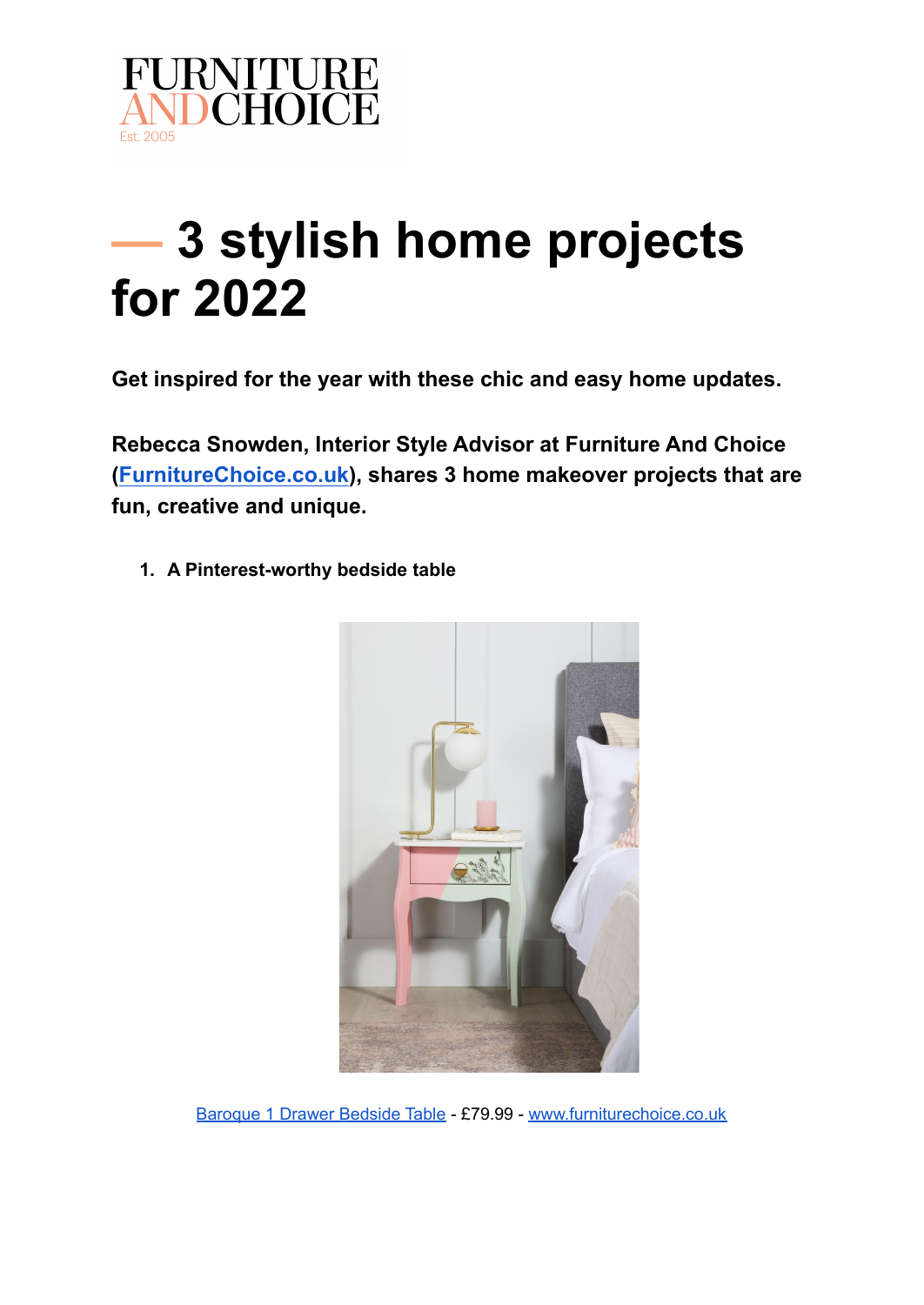Give a bedside table the vintage-meets-modern touch with this stylish makeover.

"Turn a bedside table into a stylish focal point with a new colour palette," Rebecca says. "Here, we went for a rose pink and light green palette to create an elegant contrast and added gold decals for a classic-meets-modern update."

For more information on this makeover, visit our website for a [step by step guide.](https://www.furniturechoice.co.uk/inspiration/a-pinterest-worthy-bedside-table-makeover_a10000249) To download hi-res images for this project, please visit our *image bank*.



**2. A chic decorative bowl**

Roma [Coffee](https://www.furniturechoice.co.uk/living-room-furniture/coffee-and-side-tables/roma-white-marble-and-chrome-coffee-table_ot10000065) Table - £199.99 - [www.furniturechoice.co.uk](https://www.furniturechoice.co.uk/)

Turn a basic bowl into a statement decorative piece. "Crafting your own home accessories not only brings an Instagram-worthy touch but is also very budget-friendly," Rebecca explains.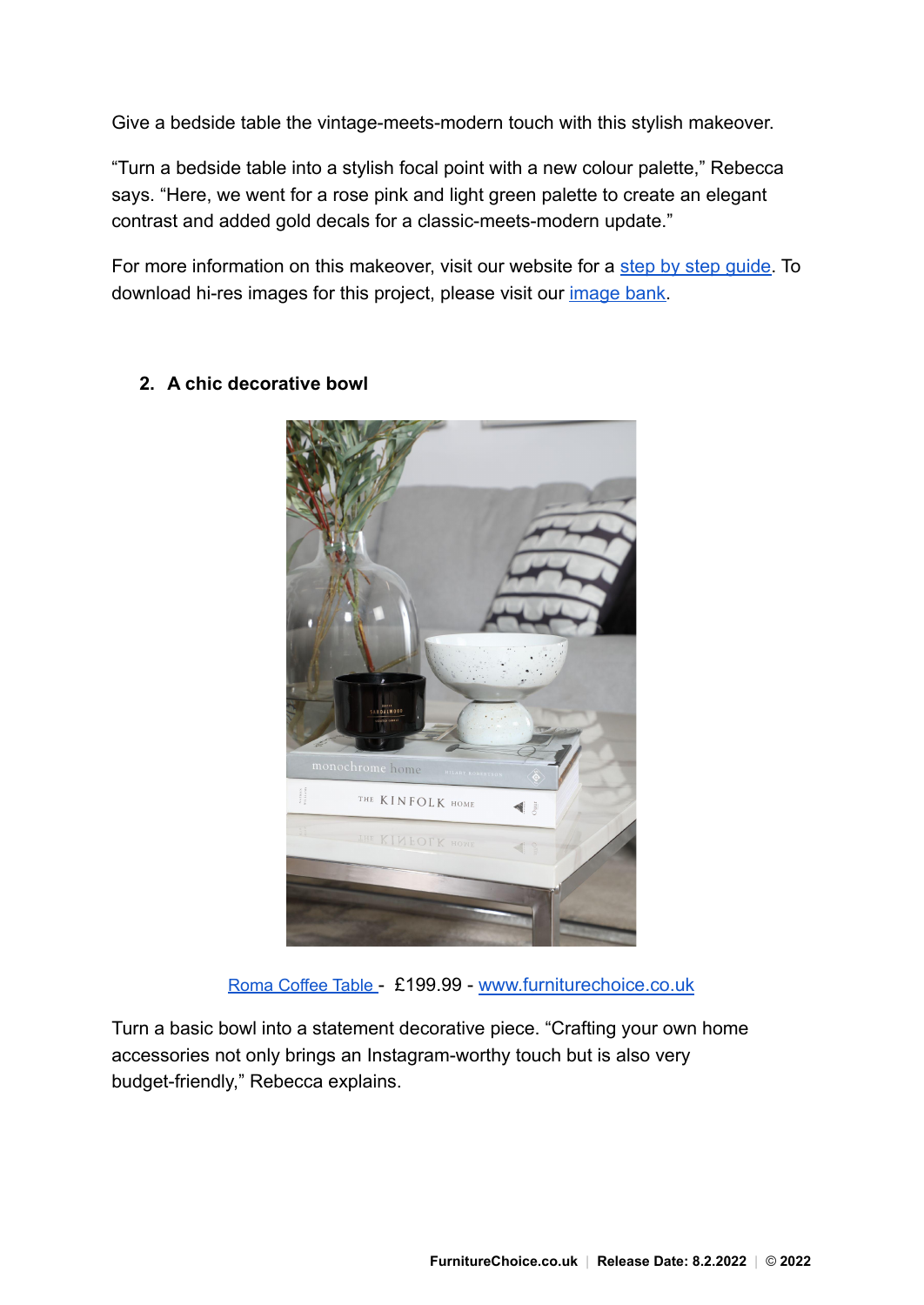"A decorative bowl is a popular pick for coffee table décor," Rebecca explains. "Make your own with a few simple steps, using paint, masking tape and super glue. With the right design and colour, it can really jazz up a contemporary space."

For more information on this project, visit our website for a [step by step guide.](https://www.furniturechoice.co.uk/inspiration/get-the-look-a-chic-decorative-bowl_a10000251) To download hi-res images for this project, please visit our [image bank.](https://www.pressloft.com/app/press-office/furnitureandchoice/images)



## **3. A magical toy storage dresser**

Newton 6 Drawer Chest of [Drawers](https://www.furniturechoice.co.uk/bedroom/bedroom-furniture/newton-painted-grey-and-oak-6-drawer-chest-of-drawers_wbc10003404) - £449.99 - [www.furniturechoice.co.uk](https://www.furniturechoice.co.uk/)

Combine toy storage and play with this animal-inspired makeover. A bold design will energise the room and set the scene for a backdrop of fun and games.

"Giving a dresser a makeover can become a collaborative home project for the whole family," Rebecca explains. "Choose a playful theme to get the kids involved and allow them to pick a bright colour palette. And once completed, it's not just a creative project but also a functional piece for the home."

For more information on this project, visit our website for a [step by step guide.](https://www.furniturechoice.co.uk/inspiration/get-the-look-a-magical-toy-storage-dresser_a10000250) To download hi-res images for this project, please visit our [image bank.](https://www.pressloft.com/app/press-office/furnitureandchoice/images)